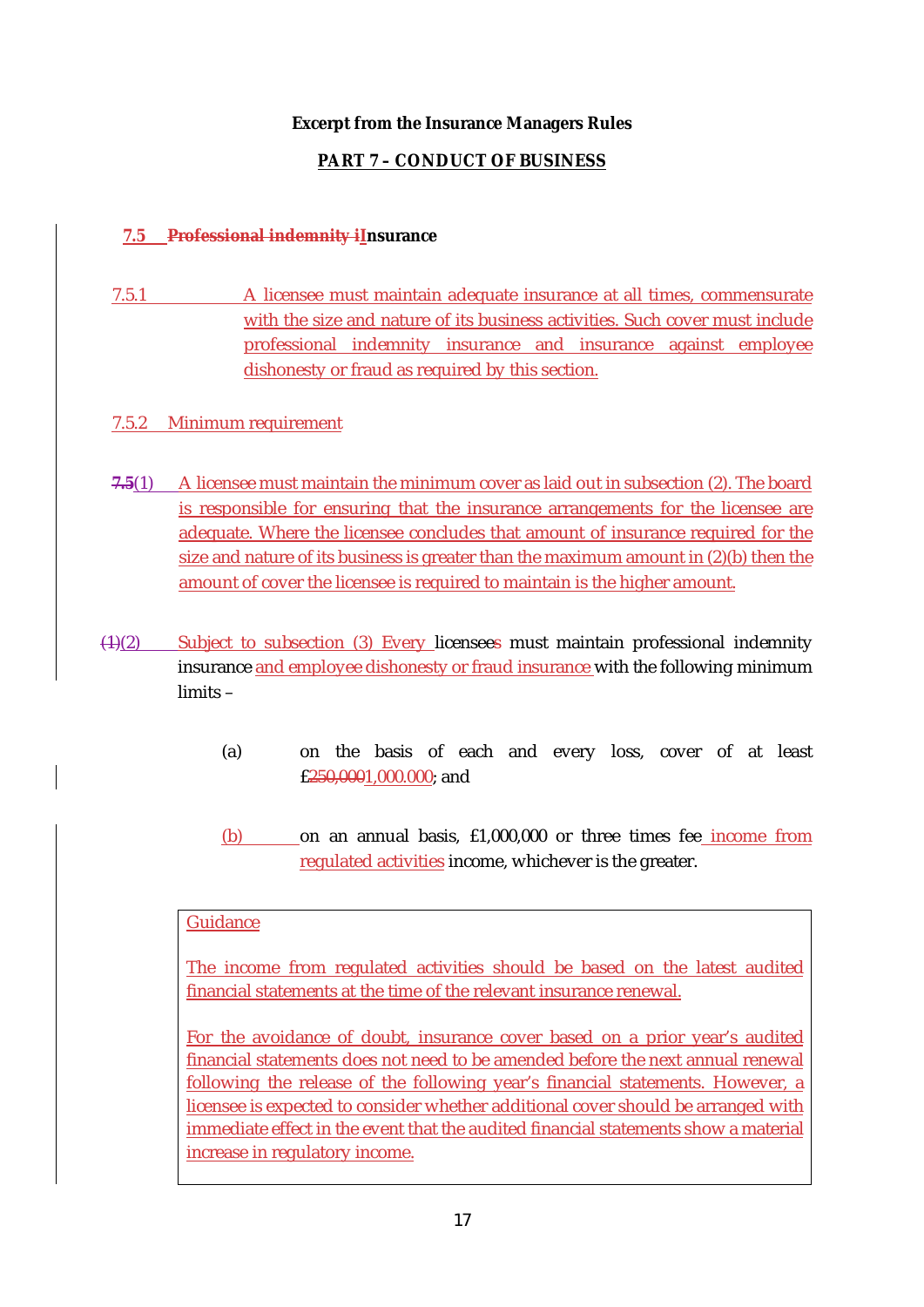- (3) Where the licensee also carries out unregulated activities, the licensee must consider whether the minimum indemnity limit of its insurance policies and scope of the insurance cover are appropriate for its businesses as a whole, taking into account possible claims that may also arise from unregulated businesses.
- (4) Notwithstanding Rule 7.5.2(2), above, a licensee is not required to have aggregate insurance cover exceeding £10,000,000 provided that the Board of the licensee has considered and decided that such level of cover is appropriate and sufficient for its business. The licensee must be able to evidence the Board's assessment if requested by the Commission.

#### Guidance

The consideration by a licensee of its insurance requirements should be clearly documented at local board or senior management level to demonstrate how the decision was made. The Commission expects all licensees, whether or not they are part of organisations with offices elsewhere, to consider the insurance requirements for the entities in the Bailiwick of Guernsey.

Where a local operation is part of a group and the local board or management do not consider the cover available to the Guernsey licensee to be adequate the Commission expects the board or management to make arrangements to maintain appropriate cover. This may include purchasing a separate policy for the local operation.

 $\bigoplus$ 

(5) Where the deductible or excess exceeds £20,000 on the basis of each and every loss, the minimum capital requirement will increase to 125% of the deductible or excess.  $(2)$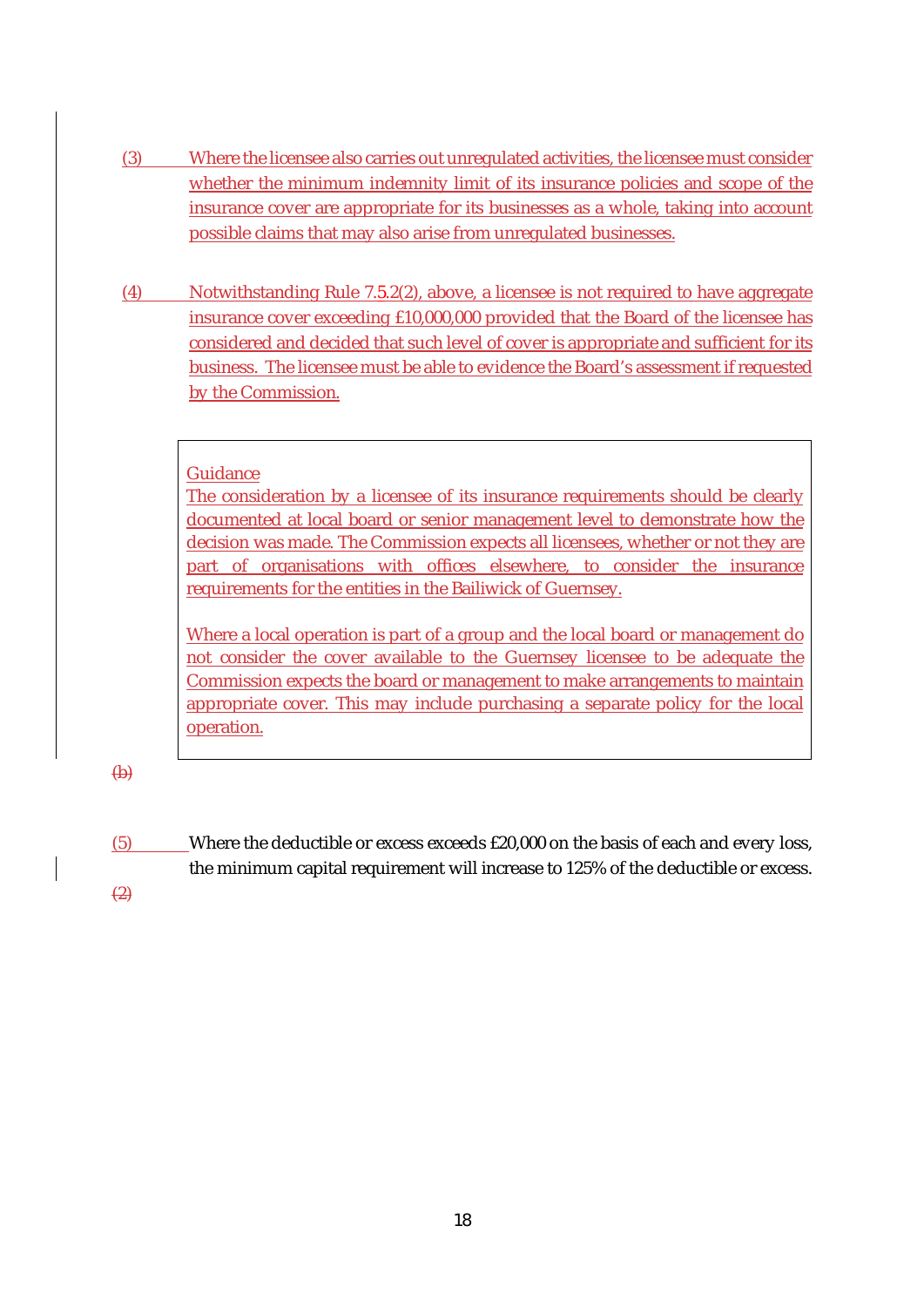- (6) A licensee must maintain at all times cover for:
	- (a) negligence, errors or omissions by the licensee or its employees;
	- (b) any liability for the dishonest or fraudulent acts of employees which may fall on the licensee;
	- (c) liabilities of its employees who, in the course of their duties to the licensee, perform functions in their own names;
	- (d) liabilities which the licensee might incur in any jurisdiction in which it should reasonably foresee that it may be held liable for damages and costs;
	- (e) where relevant, ombudsman awards; and
	- (f) legal defence costs.
- (7) The retroactive date for the insurance arrangements in this section must be the date the licensee was licensed by the Commission.

7.5.27.5.3 Notifications to the insurer

- (1) A licensee must
	- (a) when applying for cover, notify his professional indemnity insurer, through their professional indemnity insurance broker, of all material facts, which must include –
- (i) the details of any condition imposed on the licensee under section 7 of the Law;
- (ii) the revocation of the licensee's licence under section 9 of the Law;
	- (iii) any regulatory penalty taken by the Commission against the licensee, or any of its directors or employees, under the Financial Services Commission (Bailiwick of Guernsey) Law, 1987<sup>8</sup> ("the FSC Law") or any of the Regulatory Laws;

<sup>8</sup> Order In Council No. XXX of 1987.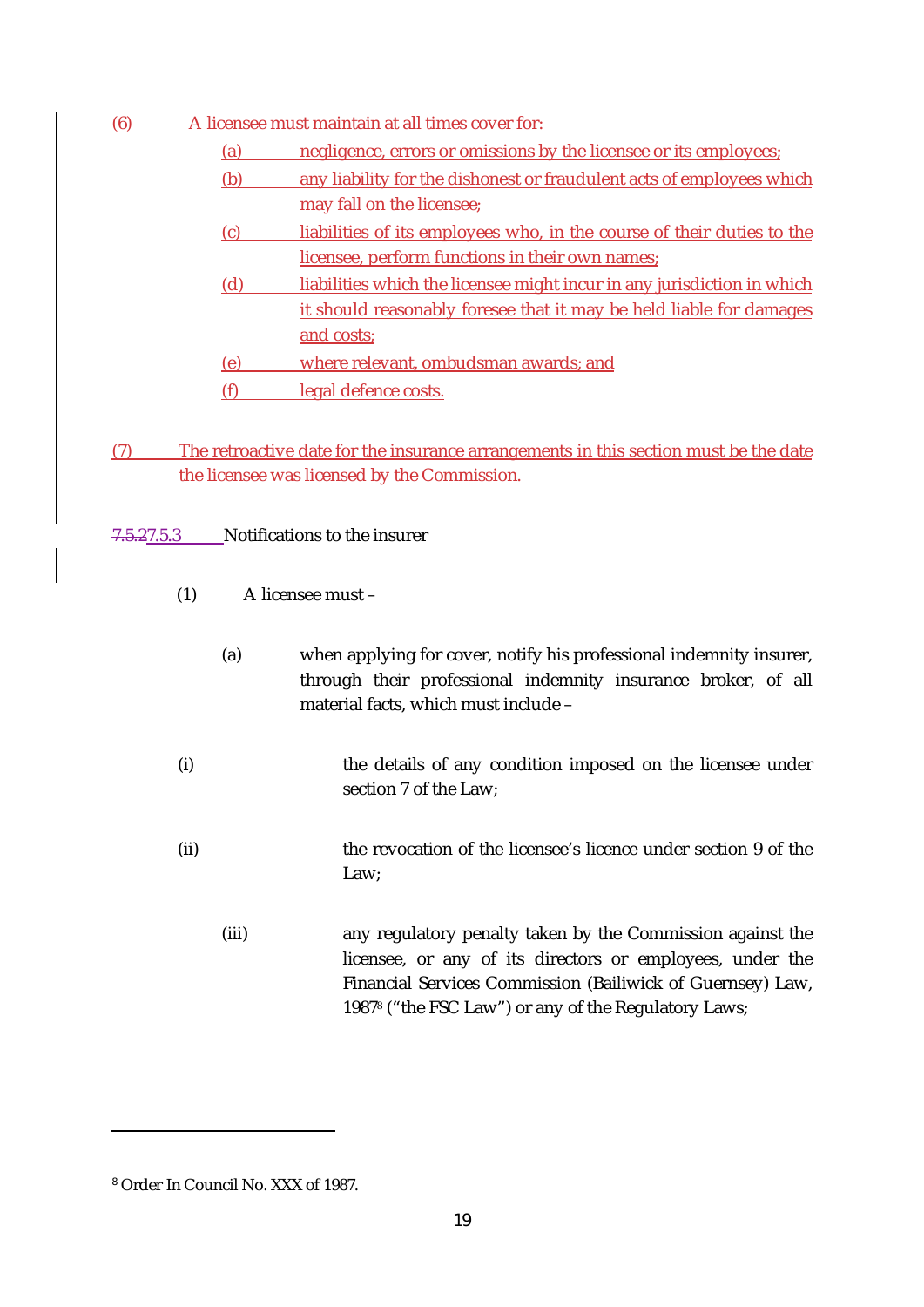- (iv) any prohibition order made against the licensee, or any of its directors or employees;
- (v) any criminal proceedings commenced against the licensee, or any of its directors or employees; and
- (vi) any criminal or regulatory investigation or formal enquiry which involves the licensee, or any of its directors or employees;
- (b) ensure that they comply with all warranties applying at the date of the commencement of the professional indemnity policies and any continuing warranties applying during the duration of the professional indemnity insurance policy;
- (c) ensure that they make all notifications and disclosures which are required to be made to their professional indemnity insurers during the duration of the policy pursuant to its terms and conditions.
- (2) A licensee must notify their professional indemnity insurers, through the broker where appropriate, within fourteen days of the following events, or such earlier period as is specified in the professional indemnity policy, -
	- (a) the details of any conditions imposed on the licensee under section 7 of the Law;
	- (b) the revocation of the licensee's licence under section 9 of the Law;
	- (c) any regulatory penalty taken by the Commission, against the licensee, or any of its directors or employees under the Law, the FSC Law, or any of the Regulatory Laws;
	- (d) any prohibition order made against the licensee, or any of its directors or employees;
	- (e) any criminal proceedings commenced against the licensee, or any of its directors or employees; and